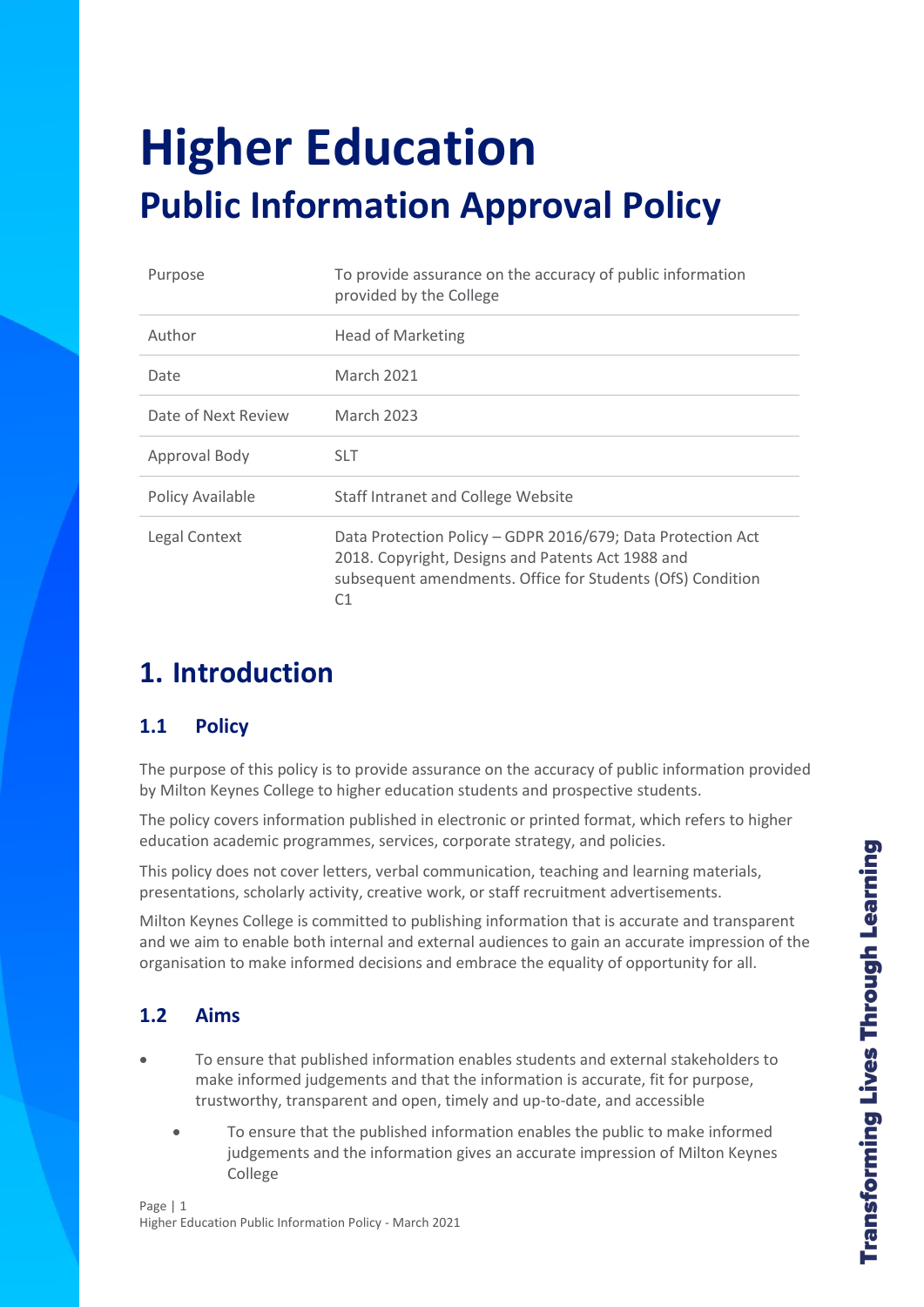- To ensure clear and effective communication about Milton Keynes College and it's higher education provision, which meets:
	- regulatory requirements as set out by the Office for Students (OfS) Condition C1
	- the legal requirements for Copyright, Designs and Patents Act 1988 and subsequent amendments
	- the requirements for the GDPR and Data Protection Act 2018 and Admission & Recruitment advice & guidance set out by the UK Quality Code for Higher Education and MATRIX

# **2. Accessibility and Equality**

All information will be provided in accessible formats on request to meet the needs of individuals. Requests for alternative formats can be made to the Marketing department who will endeavour to ensure reasonable requests are met.

### **3. Communicating Information**

Public Information relating to higher education at Milton Keynes College is communicated to students and prospective students in the following ways:

#### **Marketing & Communications**

- Milton Keynes College Website
- Aggregator websites
- Prospectus
- Internal and external advertising i.e. social media, posters, flyers, newspaper adverts, press releases, digital advertising, school liaison

#### **Student Communication**

- Milton Keynes College Student VLE Moodle
- Student Course Handbooks

Published information is authorised by nominated relevant managers within Milton Keynes College to ensure that it is clear, accurate and timely and complies with the guidance provided by the Competition and Markets Authority's views on how consumer protection law applies to the higher education sector. [www.gov.uk/government/collections/higher](http://www.gov.uk/government/collections/higher-education-consumer-law-advice-for-providers-and-students)[education-consumer-law-advice-for-providers-and-students](http://www.gov.uk/government/collections/higher-education-consumer-law-advice-for-providers-and-students)

All requests for marketing are to go through the Head of Marketing and the Marketing department. The Milton Keynes College logo must only be used with adherence to the College standards and brand guidelines.

Milton Keynes College follows, where available, the marketing procedures of partner Higher Education Institutions (HEI) to maintain compliance with agreed contracts.

All student course handbooks are updated annually by course leaders in line with relevant College, awarding body, curriculum, or other changes.